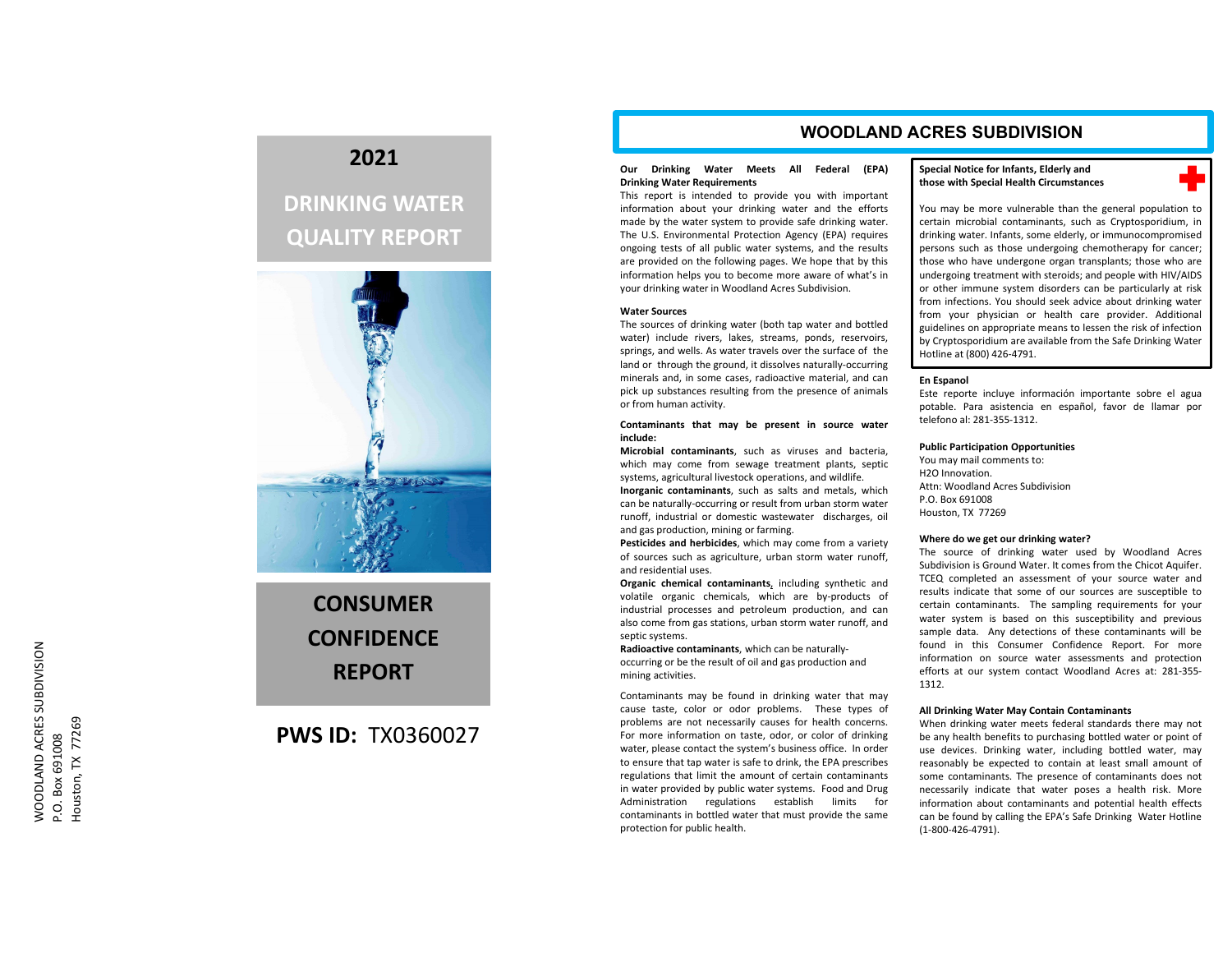#### **About this report**

This report lists all of the federally regulated or monitored contaminants which have been found in your drinking water. The U.S. EPS requires water systems to test for up to 97 contaminants. Most sampling is conducted at each source water entry point into the system. The actual water received by <sup>a</sup> consumer may be <sup>a</sup> blend from different sources, depending on location.

#### **Drinking Water Abbreviations and Definitions**

**Action Level:** The concentration of <sup>a</sup> contaminant which, if exceeded, triggers treatment or other requirements which water system must follow.

**Avg:** Regulatory compliance with some MCLs are based on running annual average of monthly samples.

**MFL:** million fibers per liter (a measure of asbestos) **N/A:** not applicable

**NTU:** nephelometric turbidity units (a measure of turbidity) **pCi/L:** picocuries per liter (a measure of radioactivity)

**ppm:** parts per million, or milligrams per liter (mg/L), or one ounce in 7,350 gallons of water

**ppb:** parts per billion, or micrograms per liter, or one ounce in 7,350,000 gallons of water

**ppt:** parts per trillion, or nanograms per liter (ng/L) **ppq:** parts per quadrillion, or pictograms per liter (pg/L)

#### **Level 1 Assessment:**

A Level 1 assessment is <sup>a</sup> study of the water system to identify potential problems and determine (if possible) why total coliform bacteria have been found in our water system. **Level 2 Assessment:**

## A Level 2 assessment is <sup>a</sup> very detailed study of the water

system to identify potential problems and determine (if possible) why an E.coli MCL violation has occurred and/or why total coliform bacteria have been found in our water system on multiple occasions.

#### **Maximum Contaminant Level Goal or MCLG:**

The level of contaminant in drinking water below which there is no known or expected risk to health. MCLGs allow for <sup>a</sup> margin of safety.

#### **Maximum Contaminant Level or MCL:**

The highest level of <sup>a</sup> contaminant that is allowed in drinking water. MCLs are set as close to the MCLGs as feasible using the best available treatment technology

#### **Maximum residual disinfectant level goal or MRDLG:**

There is <sup>a</sup> level of drinking water disinfectant below which there is no known or expected risk to health. MRDLs do not reflect the benefits of the use of disinfectants to controlmicrobial contaminants.

#### **Maximum residual disinfectant level or MRDL:**

The highest level of <sup>a</sup> disinfectant allowed in drinking water. There is convincing evidence that addition of <sup>a</sup> disinfectant is necessary for control of microbial contaminants.

**Mrem/year: millirems per year** (a measure of radiation absorbed by the body)

#### **Treatment Technique or TT:**

A required process intended to reduce the level of <sup>a</sup> contaminant in drinking water.

#### **Regulated Contaminants**

| <b>Disinfectants and Disinfection</b><br><b>By-Products</b> | <b>Collection</b><br><b>Date</b> | <b>Highest Level</b><br><b>Detected</b> | <b>Range of Levels</b><br><b>Detected</b> | <b>MCLG</b>              | <b>MCL</b> | <b>Violation</b> | <b>Likely Source of Contamination</b>      |
|-------------------------------------------------------------|----------------------------------|-----------------------------------------|-------------------------------------------|--------------------------|------------|------------------|--------------------------------------------|
| Haloacetic Acids (HAA5) (ppb)                               | 2021                             | 14.5                                    | $13.7 - 14.5$                             | No goal for<br>the total | 60         | <b>No</b>        | By-product of drinking water disinfection. |
| <b>Total Trihalomethanes (TTHM)</b><br>(ppb)                | 2021                             | 68.3                                    | $67.2 - 68.3$                             | No goal for<br>the total | 80         | <b>No</b>        | By-product of drinking water disinfection. |

\*The value in the Highest Level or Average Detected column is the highest average of all TTHM/HAA5 sample results collected at <sup>a</sup> location over <sup>a</sup> year.

| <b>Radioactive Contaminants</b> | <b>Collection</b><br>Date | <b>Highest Level</b><br><b>Detected</b> | Range of Individual<br>Samples | <b>MCLG</b> | <b>MCL</b> | <b>Violation</b> | <b>Likely Source of Contamination</b> |
|---------------------------------|---------------------------|-----------------------------------------|--------------------------------|-------------|------------|------------------|---------------------------------------|
| Combined Radium 226/228 (pci/L) | 2018                      |                                         | $1.5 - 1.5$                    |             |            |                  | Erosion of natural deposits.          |

| <b>Inorganic Contaminants</b>           | <b>Collection</b><br>Date | <b>Highest Level</b><br><b>Detected</b> | Range of Levels<br><b>Detected</b> | <b>MCLG</b> | <b>MCL</b> | <b>Violation</b> | <b>Likely Source of Contamination</b>                                                                                         |
|-----------------------------------------|---------------------------|-----------------------------------------|------------------------------------|-------------|------------|------------------|-------------------------------------------------------------------------------------------------------------------------------|
| *Arsenic (ppb)                          | 2021                      | 11.4                                    | $8.1 - 11.4$                       |             | 10         | <b>No</b>        | Erosion of natural deposits; Runoff from orchards; Runoff from glass<br>and electronics production wastes.                    |
| Barium (ppm)                            | 2021                      | 0.0651                                  | $0.0651 - 0.0651$                  |             |            | No               | Discharge of drilling wastes; Discharge from metal refineries;<br>Erosion of natural deposits.                                |
| Nitrate [measured as Nitrogen]<br>(ppm) | 2018                      | 0.01                                    | $0 - 0.01$                         | 10          | 10         | No               | Runoff from fertilizer use; Leaching from septic tanks, sewage;<br>Erosion of natural deposits.                               |
| *Fluoride (ppm)                         | 2021                      | 2.58                                    | $2.58 - 2.58$                      |             | 4.0        | No               | Erosion of natural deposits; Water additive which promotes strong<br>teeth; Discharge from fertilizer and aluminum factories. |

\*While your drinking water meets EPA standards for arsenic, it does contain low levels of arsenic. EPAs standard balances the current understanding of arsenics possible health effects against the coast of removing arsenic from drinking water. EPA continues to research the health effects of low levels of arsenic, which is <sup>a</sup> mineral known to cause cancer in humans at high concentrations and is linked to other health effects such as skin damage and circulatory problems.

\*This is an alert about your drinking water and a cosmetic dental problem that might affect children under nine years of age. At low levels, fluoride can help prevent cavities, but children drinking water containing more t 2 milligrams per liter (mg/L) of fluoride may develop cosmetic discoloration of their permanent teeth (dental fluorosis). The drinking water provided by your community water system Woodland Acres Subdivision has <sup>a</sup> fluoride concentration of 2.66 mg/L.

''Dental fluorosis, in its moderate or severe forms, may result in <sup>a</sup> brown staining and/or pitting of the permanent teeth. This problem occurs only in developing teeth, before they erupt from the gums. Children under nine should be provided with alternative sources of drinking water or water that has been treated to remove the fluoride to avoid the possibility of staining and pitting of their permanent teeth. You may also want to contact your dentist about proper use by young children of fluoride‐containing products. Older children and adults may safely drink the water.'

'For more information, please call Woodland Acres Subdivision of H2O Innovation at 281‐355‐1312. Some home water treatment units are also available to remove fluoride from drinking water. To learn more about available home water treatment units, you may call NSF International at 1‐877‐8‐NSF‐HELP.'

#### **Disinfectant Residuals**

| Year | <b>Contaminant Unit of</b><br><b>Measure</b> |      | Average Level Detected   Range of Level Detected | <b>MRDL</b> | <b>MRDLG</b> | <b>Violation</b> | <b>Likely Source of Contamination</b>    |
|------|----------------------------------------------|------|--------------------------------------------------|-------------|--------------|------------------|------------------------------------------|
| 2021 | Free Chlorine                                | 1.31 | $0.23 - 2.50$                                    |             |              | <b>No</b>        | Water additive used to control microbes. |